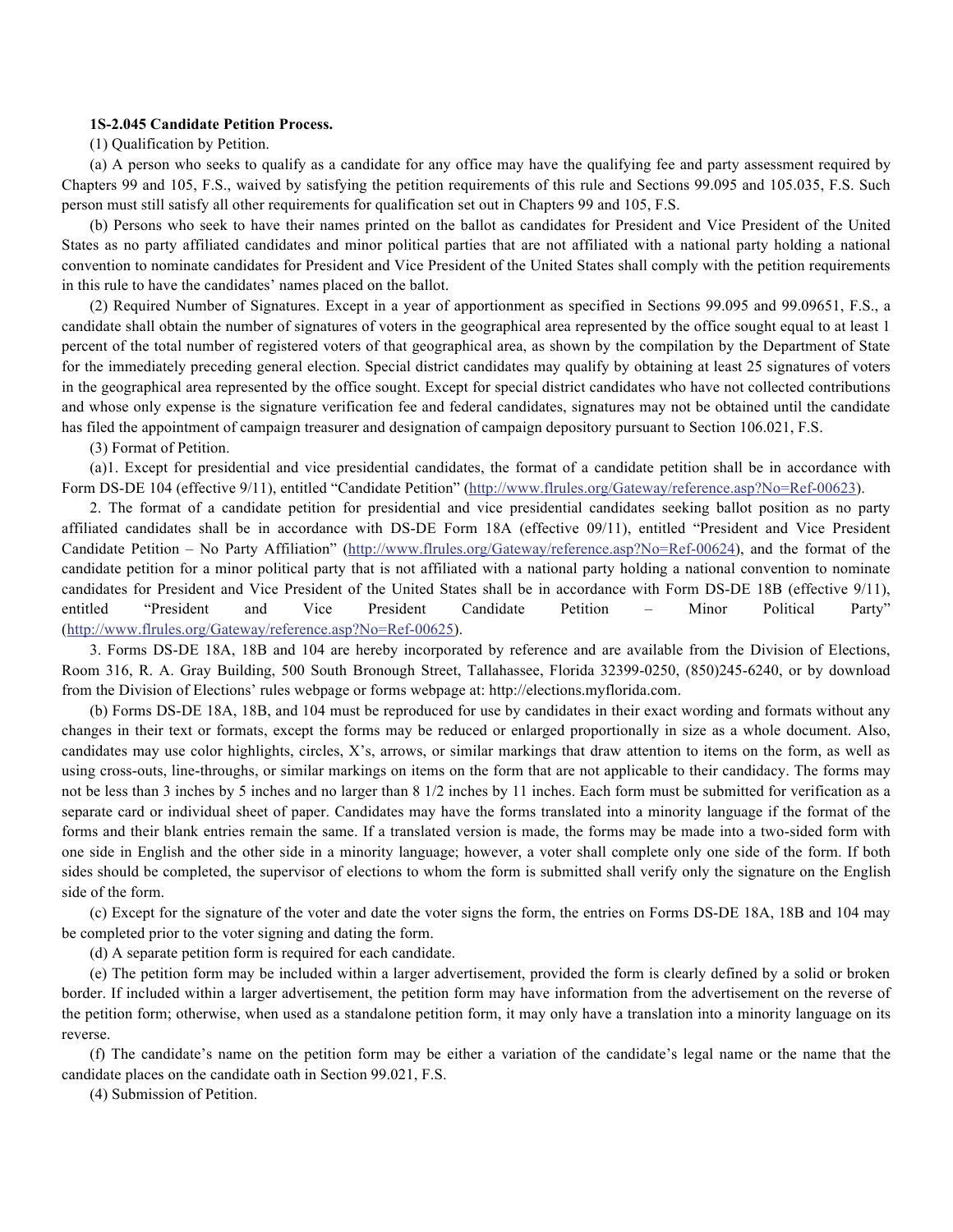(a) Each Form DS-DE 104 must be submitted before noon of the 28th day preceding the first day of the qualifying period for the office sought to the supervisor of elections of the county in which the signee is registered to vote.

(b) Each Form DS-DE 18A or Form DS-DE 18B must be submitted no later than July 15 of each presidential election year to the supervisor of elections of the county in which the signee is registered to vote.

(c) It is the responsibility of the candidate or minor political party, as applicable, to ensure that the signed petition form is properly filed with, or if misfiled, forwarded to the supervisor of elections of the county in which the signee is registered to vote. If the supervisor of elections determines that the signer of the petition is not a registered voter in his or her county, the supervisor of elections shall notify the candidate or minor political party, as applicable, that the petition has been misfiled. In the case of a misfiled petition, the filing date of the petition is the date such petition is filed with the proper county.

(d) A voter has no authority to revoke his or her signature on a petition after the petition is submitted to the supervisor of elections or other applicable filing officer.

(5) Verification of Signatures.

(a) Upon receipt of candidate petition forms and payment of applicable signature verification fees, the supervisor of elections shall verify the signatures on each petition form to ensure that each person signing the petition form is a registered voter in the county, district, or other geographical area represented by the office sought, unless otherwise specified in Sections 99.095 and 99.09651, F.S.

(b) Except for special district candidates who have not collected contributions and whose only expense is the signature verification fee and federal candidates, the supervisor of elections shall also verify that the date the voter signed the petition form is on or after the date the candidate filed the appointment of campaign treasurer and designation of campaign depository pursuant to Section 106.021, F.S., with the appropriate filing officer.

(c) If the candidate is running for an office that requires a group or district designation, the petition must indicate that designation and, if it does not, the signatures are not valid, unless otherwise specified in Sections 99.095 and 99.09651, F.S.

(d) No signature on a candidate petition form shall be counted toward the number of signatures required unless it is on the candidate petition form prescribed by the Division in this rule.

(e) A signature on a candidate petition form shall not be counted toward the number of signatures required if the voter has previously signed a candidate petition form for the same candidate for the same office in the same election that had been verified as valid.

(f) In addition to the above requirements, the supervisor of elections shall not verify as valid a signature on a candidate petition form unless all of the following information is contained on the petition form:

1. The voter's name;

2. The voter's address (including city and county);

3. The voter's complete voter registration number or date of birth (to include the month, day, and year) that matches the date of birth on the voter's registration application;

4. The voter's original, ink signature; and,

5. The date the voter signed the petition (to include the month, day, and year) as recorded by the voter.

(g) If all other requirements for the petition are met, a signature on a petition shall be verified and counted as valid for a registered voter if, after comparing the signature on the petition and the signature of the registered voter in the voter registration system, the supervisor is able to determine that the petition signer is the same as the registered voter, even if the name on the petition is not in substantially the same form as in the voter registration system.

(h) If a voter signs a petition and lists an address other than the legal residence where the voter is registered, the supervisor shall treat the signature as if the voter had listed the address where the voter is registered.

(i) The following represents a nonexclusive listing of examples based upon the requirements in this rule that will make the candidate petition invalid:

1. The petition is signed and dated before the candidate has filed the appointment of campaign treasurer and designation of campaign depository pursuant to Section 106.021, F.S., unless the candidate is a special district candidate who has not collected contributions and whose only expense is the signature verification fee or the candidate is a candidate for federal office.

2. The petition has a different party affiliation or office being sought by the candidate than that listed by the candidate on the current form the candidate has on file for the appointment of campaign treasurer and designation of campaign depository pursuant to Section 106.021, F.S.